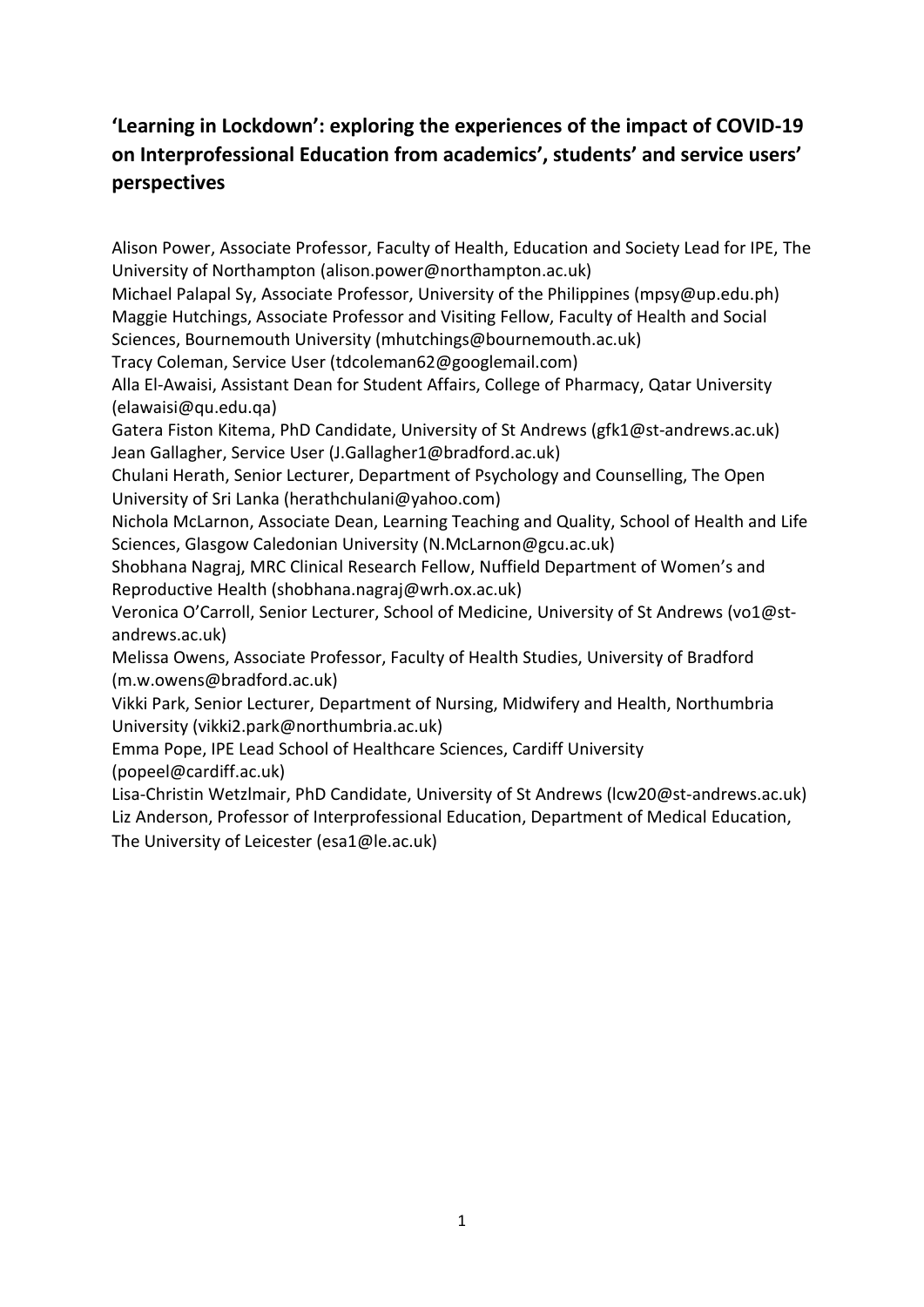## **Abstract**

The COVID-19 pandemic has had a significant impact on the learning experiences of students undertaking health and social care programmes across the globe. In the United Kingdom (UK) the Nursing and Midwifery Council (NMC) introduced Emergency Standards for nursing and midwifery undergraduate programmes (2020) making significant short-term changes to programme delivery. The mandate for all students to undertake Interprofessional Education (IPE), however, remained. IPE is key to preparing students on health and social care programmes as it enables students to work as effective members of multi-agency/multi-professional teams on qualification and is therefore an important element of training, having a direct impact on the quality of care and service user experience. This series of articles will explore the experiences of academics, students and service users from a global perspective in relation to the delivery of IPE during the pandemic, to identify barriers and facilitators to successful shared learning and provide suggestions for how lessons learned can be taken forward to further enhance this important element of pre-registration education.

This series of articles, written by members of the CAIPE Research Subgroup (IPE Experiences) aims to explore the experiences of 'lockdown learning' from academics', students' and service users' perspectives as the pandemic necessitated a wholesale move from face to face, blended learning and online learning to include Emergency Remote Teaching (ERT). The perceptions and attitudes of academics, students and service users on such comprehensive changes are a unique and rich data source to explore and inform future provision.

Keywords: Interprofessional Education; COVID-19; Pandemic; online learning; blended learning; Emergency Remote Teaching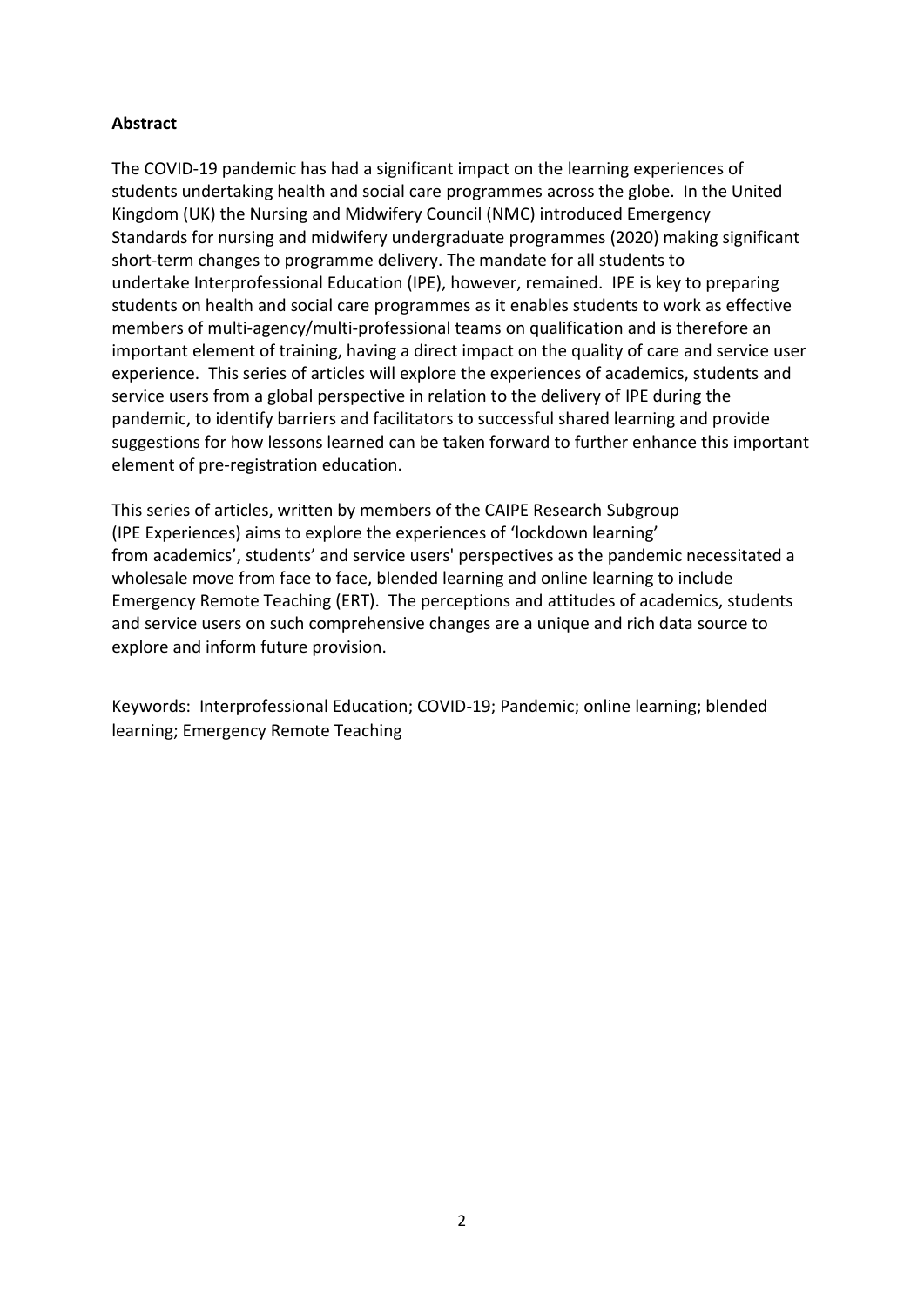#### **Introduction**

The World Health Organisation (WHO) declared COVID-19 as a global pandemic in March 2020 (WHO, 2020). In response to the highly contagious nature of the virus, the United Kingdom (UK) government put in place stringent measures to slow down its spread: including social distancing (Gov.UK, 2020). Social distancing had a significant impact on all Higher Education Institutions (HEIs) as campuses were closed and face-to-face teaching was replaced with Emergency Remote Teaching (ERT) (Power, 2020). ERT is defined as 'a temporary shift of instructional delivery to an alternate delivery mode due to crisis circumstances' (Bozkurt and Sharma, 2020; Hodges *et al*., 2020). Consequently, the implementation of Interprofessional Education (IPE) programmes globally had to move from face-to-face or blended learning to ERT. This introductory article aims to give historical context to IPE provision and provide an overview of the contextualized experiences of academics and learners on IPE development, delivery, and evaluation during the liminal period brought about by the pandemic.

#### **Who are we?**

The Centre for the Advancement of Interprofessional Education (CAIPE) was established in 1987 and is a UK-based charity, whose main aim is to champion the importance of IPE in the provision of safe and effective health and social care. The CAIPE Experience Research Subgroup includes academics and research students from a variety of professions and countries who have collaborated to write a series of articles to share experiences of IPE during the COVID-19 pandemic from a global perspective.

#### **Background: taking the long view**

Online learning is not a new phenomenon in IPE. A wide range of UK and international developments in technology enhanced interprofessional learning, initiated during the first decade of the 21st century, were showcased in Bromage *et al*.'s (2010) treatise on interprofessional e-learning and collaborative work. These early initiatives benefited from the growing use of digital technologies in colleges and universities. Since their introduction in the 1990s, learning technology platforms, known as virtual learning environments (VLEs) or Learning Management Systems (LMSs), have been deployed by many HEIs to provide learning content repositories, communication, and administration with links to other systems including libraries, student records and timetabling (UCISA, 2019). These VLEs, together with web technologies and growing use of social networking (i.e. Facebook, Twitter, Flickr, YouTube, blogs, wikis), and social writing platforms such as Google docs and Padlet have contributed to further developments across the sector. Many HEIs embraced the advancements in technology, in order to offer new and innovative ways to deliver IPE, including the introduction of Problem Based e-Learning (PBeL) (for example: Dearnley et al., 2010). Technology mediated approaches adopted in IPE have also included bespoke online learning modules, reusable learning objects, and citizen-focused virtual communities developed to provide more authentic person-centred learning experiences (Barr et al., 2017).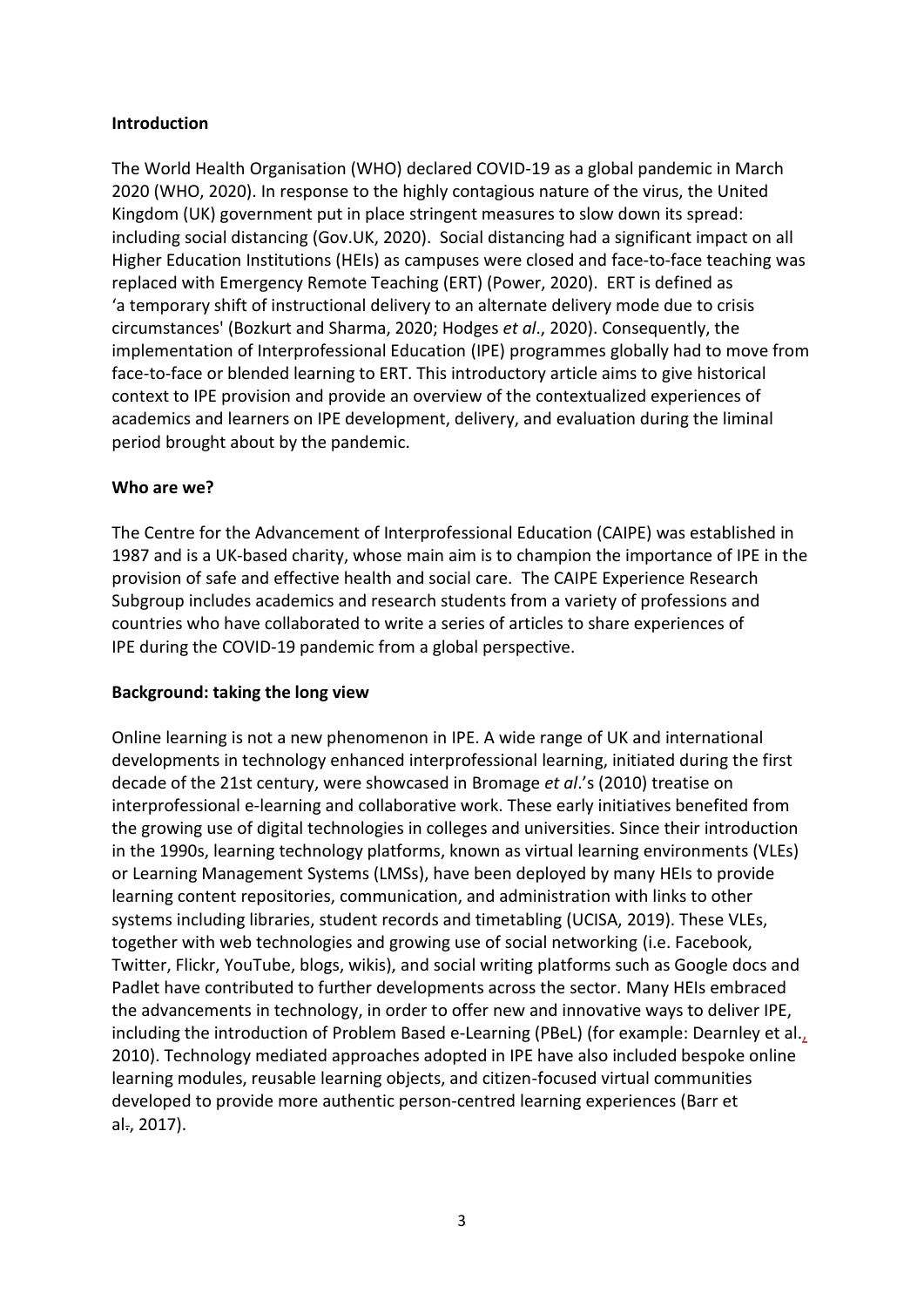It is into this milieu, where the pace of technological change is already rapid, that understanding and effective deployment of online technologies for learning during lockdown is so vital. While these developments have placed some HEIs in favourable positions i.e., being able to build on standard provision which may have previously offered a blend of face-to-face and online learning, the situation for IPE in lockdown is made more challenging by the necessity for developing remote emergency teaching and learning strategies, coupled with the speed with which the management of change was demanded. Moreover, it is also important to recognise the considerable burden ERT placed on HEIs from middle- and low-income countries as they tried to balance the rapid changes in classrooms, technological infrastructures, educational management, and educational priorities.

The usual rationales for change informing curriculum development and the readiness of staff and students for alternative modes of IPE delivery and facilitation has been severely compromised. The imperative to continue delivery and facilitation of IPE for students and teachers, forced to work at a distance, has usurped the slower and more considered pace of curriculum developments introducing technology mediated and blended learning strategies previously designed to address some of the educational, logistical, and organisational problems faced in IPE (Edelbring 2010). The readiness for change tends to lag behind the introduction of innovations and new ways of working (Rogers, 2003). The building of understanding and familiarisation required to embrace new learning and teaching approaches is further compromised during lockdown by the necessity of finding and rapidly implementing different ways of working.

Yet the pressures to enhance education provision in more cost-effective ways without placing the student experience at risk remain (Hutchings and Quinney 2015). Some fundamental principles identified in early developments of online learning merit consideration here. While educators and practitioners have been forced to engage with a variety of technology-mediated learning and teaching strategies as a result of lockdown, it is important to be explicit about the assumptions we hold about designs for learning. Borrowing from CAIPE's (2002) definition where IPE is defined as 'occasions when two or more professions learn with, from and about each other to improve collaboration and the quality of care', Edelbring (2010) identifies three different conceptions of learning mediated by technology for informing curriculum design, and for improving and evaluating IPE; 'learning *from* technology' where the technology can be viewed as objects or artefacts containing knowledge, 'learning *with* technology' where the technology is used for learning together with others to improve collaboration, and 'learning *about* technology' where educators, practitioners and students can gain familiarity with tools and techniques contributing to teaching and learning.

#### **IPE's current learning context**

ERT has taken over higher education in light of the changes brought about by the COVID-19 pandemic. While both learners and educators in health professions' education had no choice but to embrace teaching and learning on-line (Reich et al., 2020), there was a concern relating to the associated impact on students' opportunities for authentic communication and collaboration (Rabe et al.,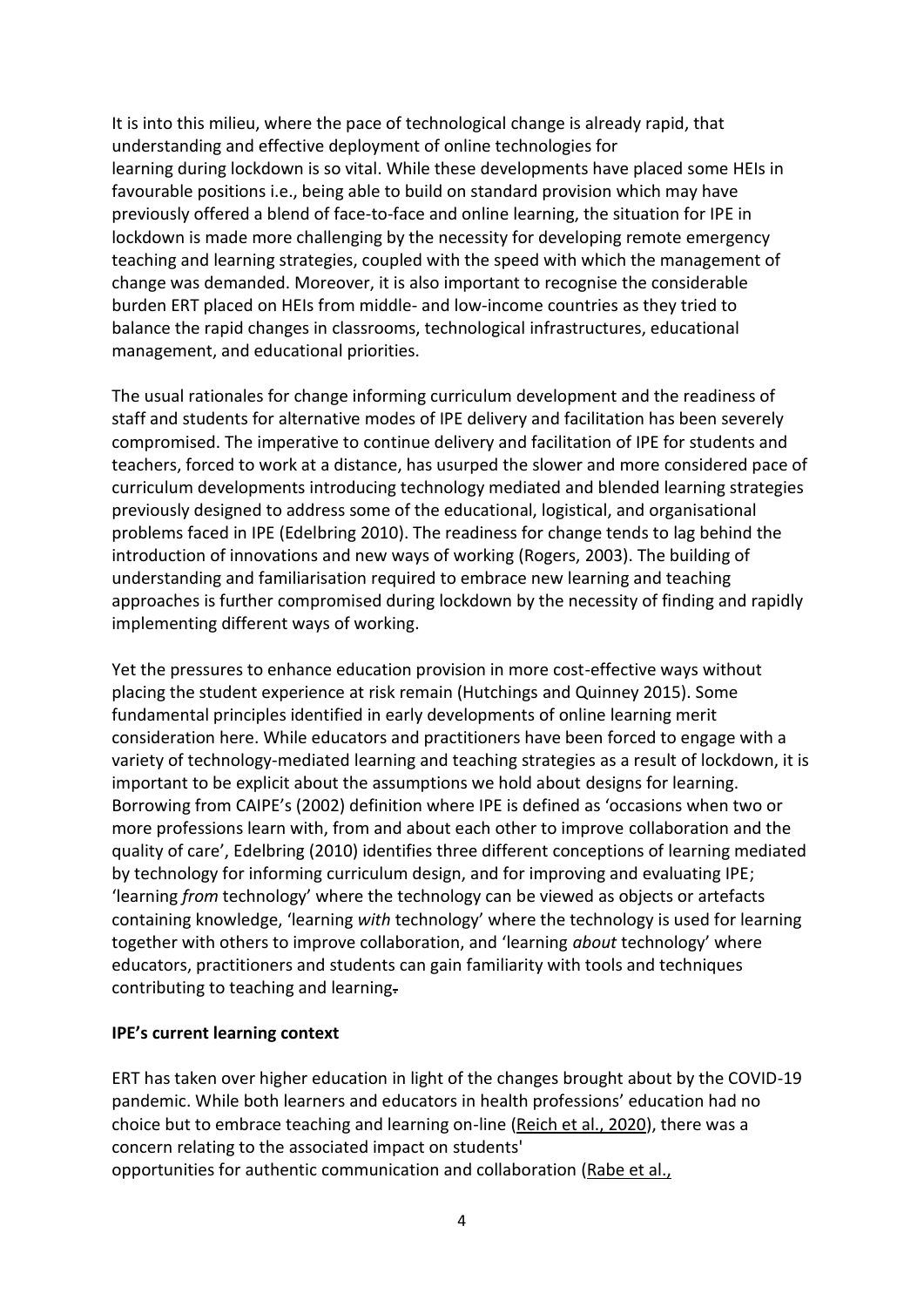2020). Educational programmes that include practice placements, such as midwifery, are especially challenged in incorporating IPE within the emerging curricula.

At this point, it is important that we distinguish the difference between online learning and ERT. By definition, online learning or e-learning is characterized by four categories including the use of technology to deliver learning and training programmes, the delivery of programmes by electronic means, learning and interactivity are facilitated by digital tools, and information and communication technologies are used to support and improve student learning (Sangra et al., 2012). An effective online education is a result of careful instructional design and planning considering nine dimensions of design including modality, pacing, student-instructor ratio, pedagogy, instructor role online, student role online, online communication synchrony, role of online assessments, and source of feedback (Hodges et al., 2020; Branch & Dousay, 2015; Means et al., 2014).

High quality distance/online learning requires time to develop platform-appropriate resources in a careful and systematic way (Hodges *et al*., 2020); conversely, ERT is effective in times of crisis management where all teaching, irrespective of its planned mode of delivery, is facilitated remotely at very short notice. ERT has no theoretical underpinnings; whereas distance/online learning is a distinct pedagogical concept - not just the geographical separation of learners and educators (Moore, 1973; Moore 1991). ERT entails the use of fully online teaching solutions such as video-conferencing applications and elearning management systems for instructional delivery that would otherwise be provided in face-to-face or blended mode. ERT will usually return to previous modes of teaching once the emergency situation is over. That said, in the context of education, ERT has also fasttracked the optimal use of online learning and opened up new opportunities and reflections towards transformative education (Ferri *et al*., 2020). By establishing these definitions, we can look at case studies of IPE provision to differentiate ERT from distance/online learning to then evaluate how IPE has been impacted by the pandemic.

## **The impact of COVID-19 on Midwifery Pre-registration Education**

The NMC state that they 'will only approve programmes where the learning culture is ethical, open and honest, is conducive to safe and effective learning that respects the principles of equality and diversity, and where innovation, interprofessional learning and team working are embedded' (NMC, 2019:5). The Standards of Proficiency for Midwives (NMC, 2019:4) stipulate that midwives are responsible for 'collaborating with and referring to interdisciplinary and multi-agency colleagues' as appropriate, which reinforces the importance of effective IPE at pre-registration level.

The Emergency Standards for midwifery education (NMC, 2020) were put in place in response to the COVID-19 pandemic to temporarily supersede the 2019 Standards, making significant short-term changes to programme delivery: final year students were given the option to spend the final six months of their programme in clinical practice; second year students, third and/or final year students on their first six months of study and first year postgraduate students the option to spend no more than 80% of their hours in clinical placements and 20% of their hours in theoretical learning and students in the first year of their programme would spend 100% of their programme in theory/academic learning, with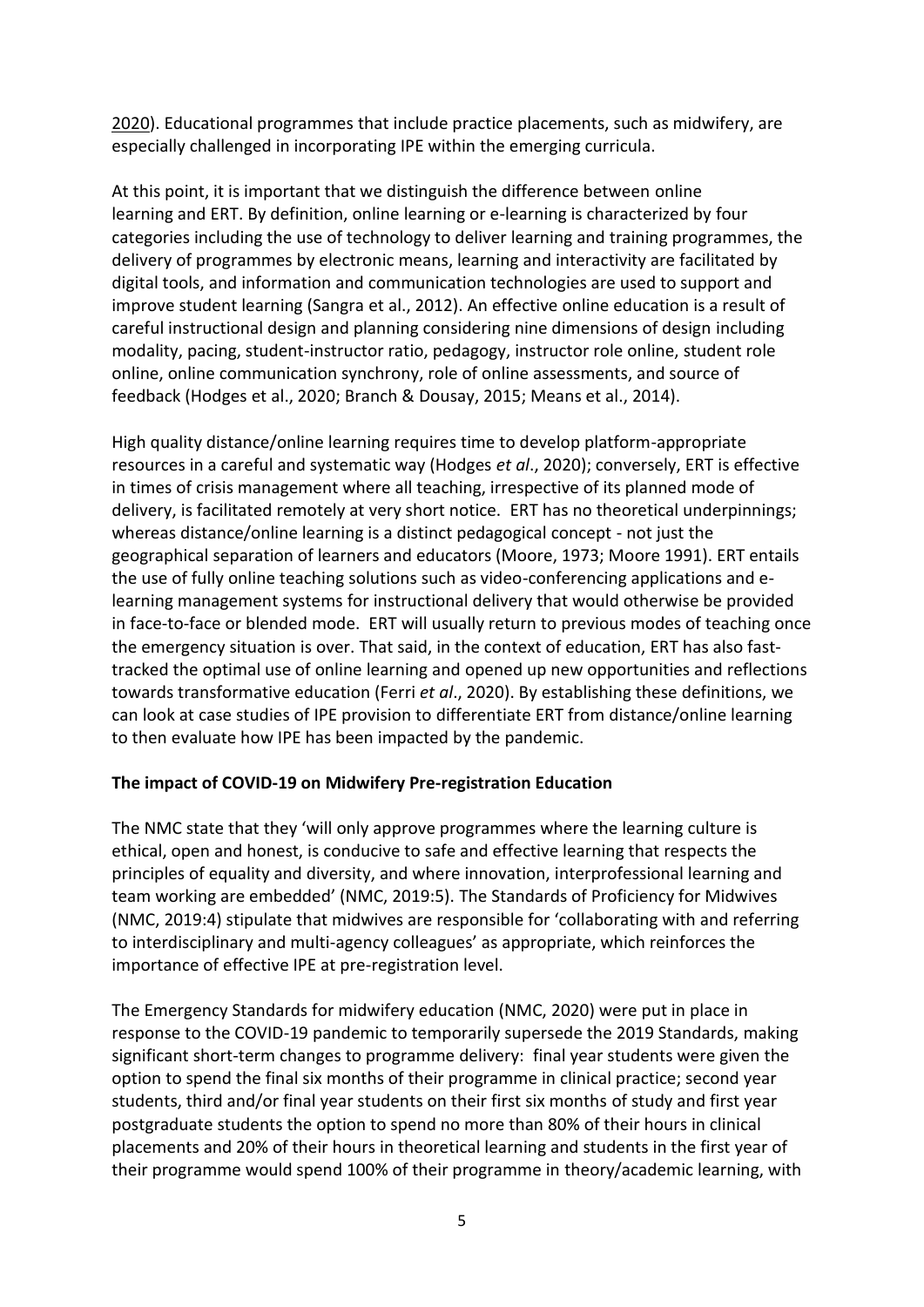clinical placements being temporarily paused (NMC, 2020:3-8; Health Education England (HEE), 2020). In addition, social distancing measures implemented by the government, necessitated a move from 'traditional' modes of delivery e.g., face to face or blended learning (face to face and online learning) to a fully online provision for theoretical input. Indeed, IPE was not spared from the upheaval of the transition to ERT. Langlois *et al*. (2020) suggested that from a global outlook, IPE has developed in one of two ways:

- 1. IPE has moved to ERT resulting in the conceptualisation and implementation of new approaches to collaborative teaching and learning
- 2. IPE has been put aside to prioritize profession-specific learning.

The first development can be seen in institutions where IPE has been well-established and part of the curriculum; whereas the second development can be expected in institutions where IPE is still developing or where the impact of COVID-19 is severe. That said, irrespective of mode of delivery, all midwifery pre-registration providers in the UK must ensure their students 'have opportunities throughout their programme to collaborate and learn with and from other professionals' (NMC, 2018:10).

## **Conclusion**

It is vitally important to the success of technology-mediated learning and teaching approaches in lockdown and beyond to appreciate the distinctions drawn by Edelbring (2010) between 'learning from technology', focused on content, and 'learning with technology' focused on collaboration. VLEs have frequently been criticised for their propensity to act as content repositories at the cost of promoting active learning and collaboration (UCISA, 2019). While the learning content provides valuable resources for promoting learning, it is the learning with technology facilitated through remote synchronous video conferencing and asynchronous communication channels using discussion boards, blogs, wikis and social networking platforms that can promote active student collaboration for IPE learning. The third concept, 'learning about technology' highlights the importance for educators and practitioners in understanding how students learn, recognising the possibilities offered and gleaning tips and techniques for making best use of the different learning and teaching strategies and technology tools available as key components within a carefully designed and planned curriculum. Building resourcefulness and readiness for managing change in IPE provision in the future will continue. Lessons can be learnt from the benefits and challenges of learning in

lockdown, drawing on past experience of technology-enhanced IPE: developments underpinned by theory and evidence-based to guide the design, delivery, and evaluation of IPE curricula (Barrr et al., 2017; Hean *et al*., 2018). This series of papers will identify where we have been able to build on current practice, what is new, and what we would wish to take forward.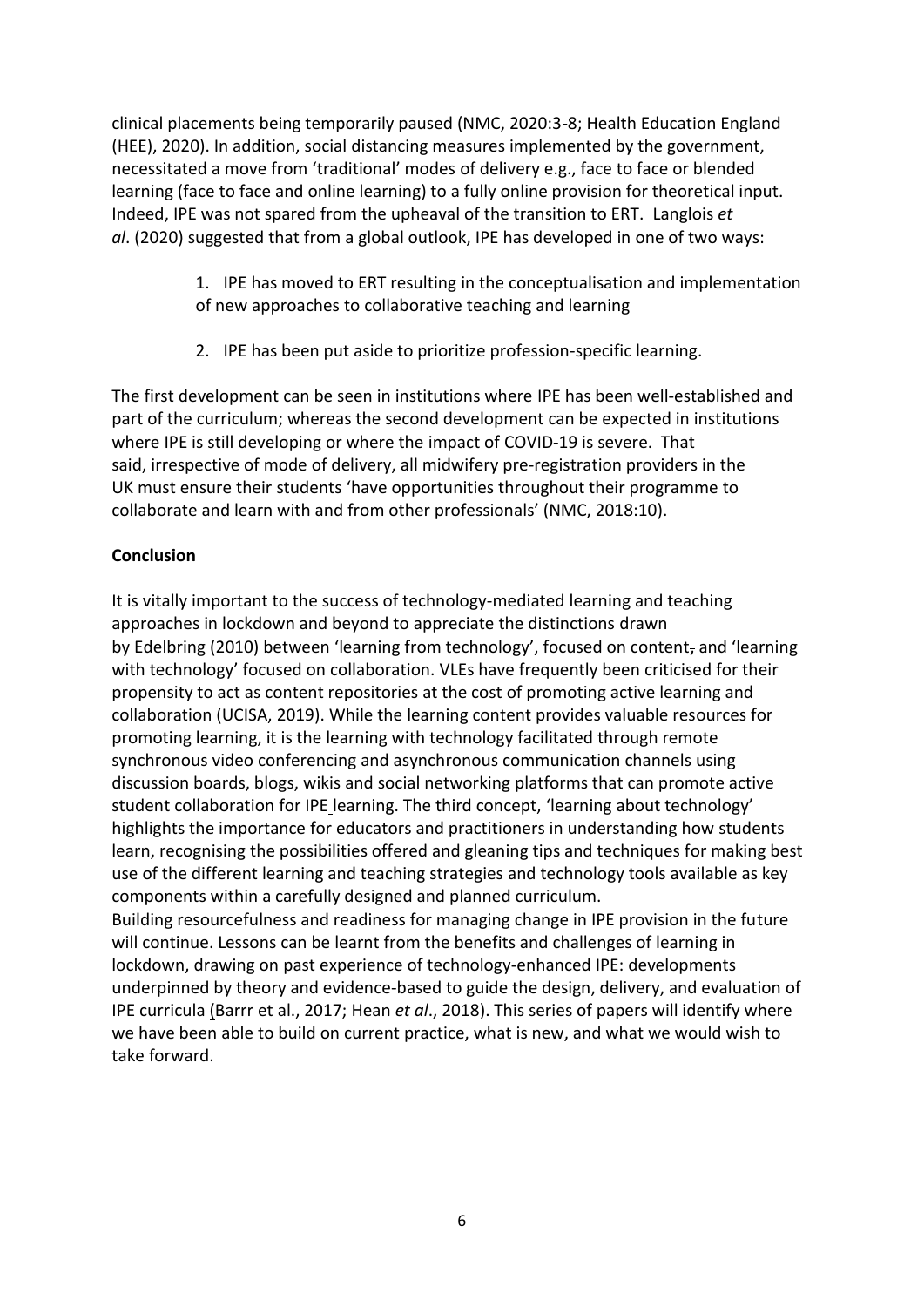#### **Upcoming Articles:**

# **Article 2: The impact of COVID-19 on Delivery/Process of Interprofessional Education: it's not all bad news**

During the COVID-19 outbreak, most in-person teaching, and practice-based learning placements were suspended (Sani et al., 2020). Universities tried to provide ongoing health care and social work education through online remote education. Like most teaching, IPE was affected by the pandemic and the suspension of in-person teaching. The first article of this series will focus on the changes that occurred in the delivery of IPE during COVID-19. In considering the 3P (presage, process, and product) model of teaching and learning proposed by Biggs (1993) and discussed within the context of IPE by Freeth and Reeves (2004), the aim of this paper is to focus on 'process'. It will provide an international perspective through educators' case reports and will consider the key factors that enabled a rapid shift from in-person to online IPE, and the key aspects that had to change. A crisis can offer an opportunity to reflect and learn.

# **Article 3:  Experiences of students of Interprofessional Education online/Emergency Remote Teaching in response to COVID-19: food for thought**

This article aims to explore the extent of student experiences in doing online interprofessional education (IPE) at the pre-registration level. While IPE has always been facilitated both in face-to-face and online modes, the effects of the pandemic have forced educators and students to learn IPE fully online. In this article, we will describe the characteristics of online IPE, identify online teaching and learning activities that target IPE competencies in midwifery education, and discuss the nuanced experiences of students in online IPE. The article concludes with learning pearls on how to make online IPE more interactive, effective, and relevant especially in the midst of the changing landscapes of health professions and midwifery education.

# **Article 4: Experiences of academics of of Interprofessional Education online/Emergency Remote Teaching in response to COVID-19: new tricks**

Although IPE often lends itself to the use of online, virtual environments for delivery, for many programmes, the normal mode remained face-to-face until the pandemic hit and necessitated the immediate move to ERT. This article will explore the move to ERT for IPE programmes, from the perspective of Academics through the use of personal reflections. The role of reflective practice in healthcare is well documented and this article will explore the experience of learning alongside students that came as a consequence of ERT in the IPE arena.

## **Article 5: Practice based learning and the impacts of Covid-19: doing it for real**

Practice-based learning (PBL) is an integral part of many professional programmes. PBL is usually associated with workplace learning undertaken in placements, but can also include simulations, role plays and case-based learning which may take place outside the workplace (Hutchings and Loftus 2012). PBL is contextualised and conceptualised as distinct from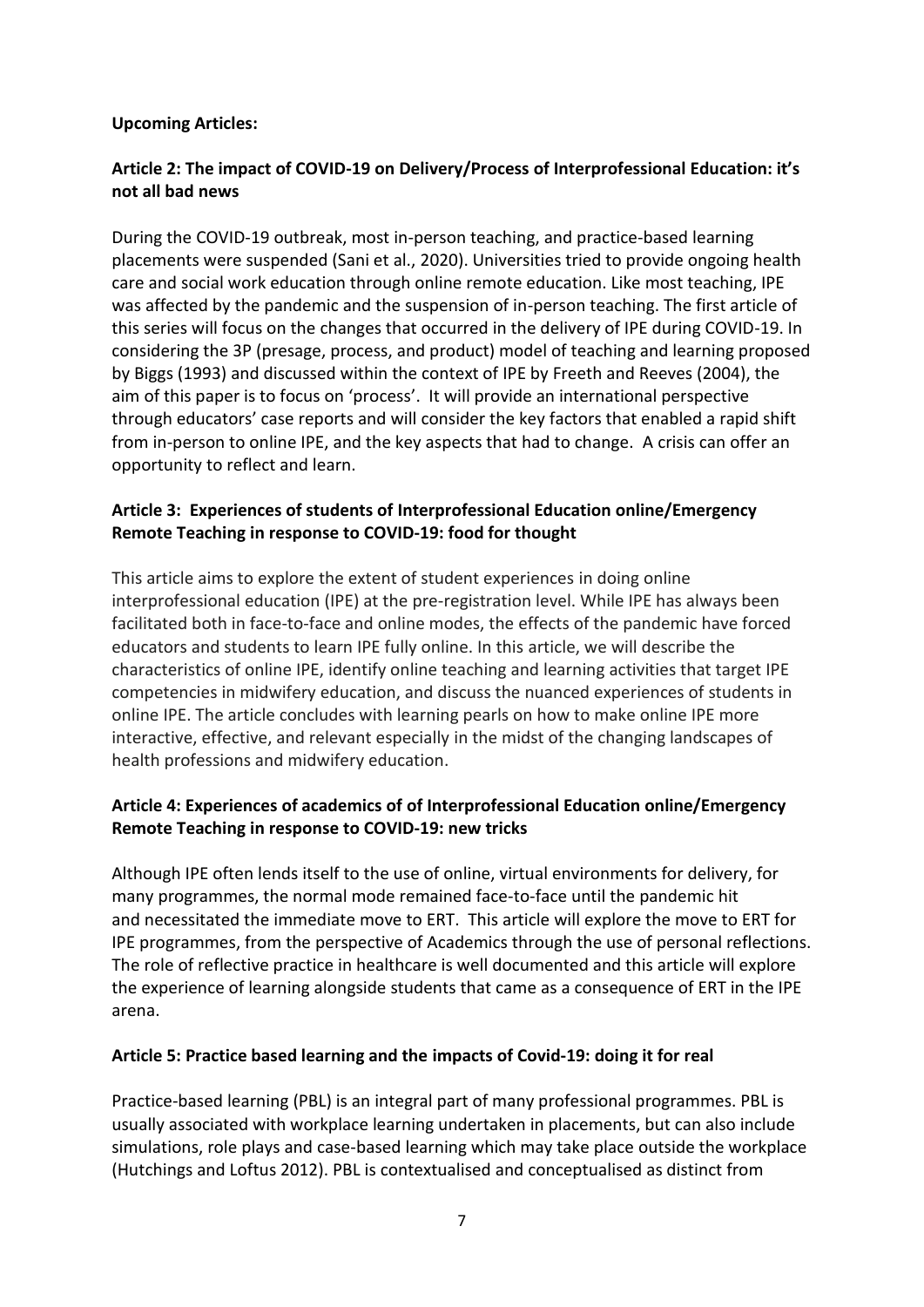'classroom' or 'theory-based' learning in that it enables students to gain real world experiences where they can apply the knowledge and skills learnt during their programmes and develop their capabilities through observation and participation in a variety of workbased settings. PBL contributes to meeting practice learning outcomes and competence for becoming safe and effective professional practitioners. The consequences of Covid-19 have impacted particularly acutely for PBL, necessitating reconfigurations in programme delivery and more flexible approaches for placements (NMC, 2021). The article will explore changes in provision and approaches to PBL and student placements, drawing on case studies and examples, to identify the challenges for incorporating interprofessional practice learning (IPPL) (Barr et al., 2017), opportunities for innovation, and guidance for future practice.

# **Article 6: The impact of COVID-19 on the assessment of Interprofessional Education: overcoming barriers**

Assessment is an integral component of teaching and learning with distinct purposes, to guide learning, provide accurate information for making formal decisions about progress and levels of achievement and for certification and quality assurance (Bloxham in Fry *et al*, 2015). Assessment frames learning by creating learning activities which orientate learning behaviour (Gibbs in Bryan and Clegg, 2006). Valid and reliable assessment approaches are key to ensuring demonstrable student attainment of learning outcomes. The process of designing constructively aligned assessment and obtaining reliable assessment measures through an online medium presents specific challenges, particularly in an emergency remote learning context. This paper will focus therefore on the considerations and adaptions aligned to the assessment of IPE within this context, including examples of the alternative assessment strategies employed by faculty; the modality of assessment and the tools utilised; the student and faculty experience of remote/online assessment and the challenges faced by both during the rapid pivot to remote learning and assessment.

# **Article 7: The impact of COVID-19 on Service Users' contribution to Interprofessional Education: 'still hearing you loud and clear'**

The contribution of service users and carers to the teaching of health and social care students has long-since been recognised (Towle & Godolphin 2011). This is equally true of their contribution to interprofessional education (IPE) despite limited publication of their contribution. This paper attempts to redress this. It will discuss the theory behind service user and carer involvement in teaching and learning as well as providing real-life examples. For example, for more than five years, at the University of Leicester, carers have offered an interprofessional face-to-face workshop on aspects of the work of being a carer. This teaching stems from our long-standing involvement of patients and carers who share their stories in an interprofessional workshop called the Listening Workshop. The 'Carers Workshop' focusses on the work of unpaid, often family members, who are carers and support disabled family members or people of close personal interest. Similarly at the University of Bradford, service users and carers co-created a video depicting a pregnant woman which is discussed by students in interprofessional groups alongside lay-persons. In addition, a mother tells her story of the challenges of juggling multiple professionals whilst trying to care for her disabled child.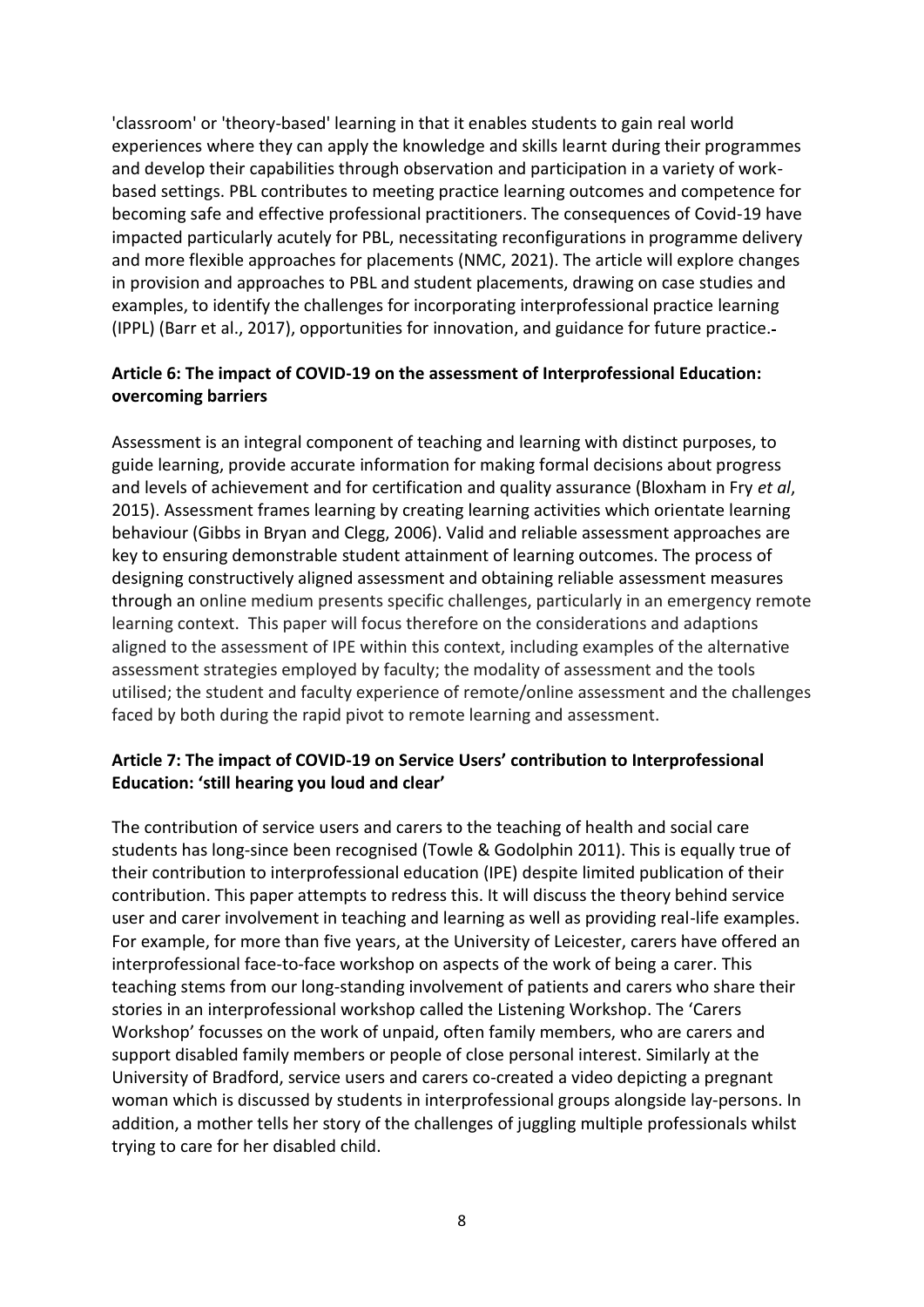The move to ERT required modification of our IPE delivery to ensure service users and carers could still actively contribute. In this article we also focus on some of the lessons learned to ensure this could be successfully achieved.

## **Article 8: Top Tips for Emergency Remote Teaching: lessons learned and future planning**

This final paper consolidates the key points from the series and considers what lessons can be learned from our experiences of ERT during the COVID-19 era. Consideration is given to the practicalities of ERT, including the preparation as well as the delivery and proposed outcome. The paper is written as a guide for others to draw on for future use.

## **Acknowledgements**

Thanks to all member of the CAIPE Experience Research Subgroup for contributing to this series of articles.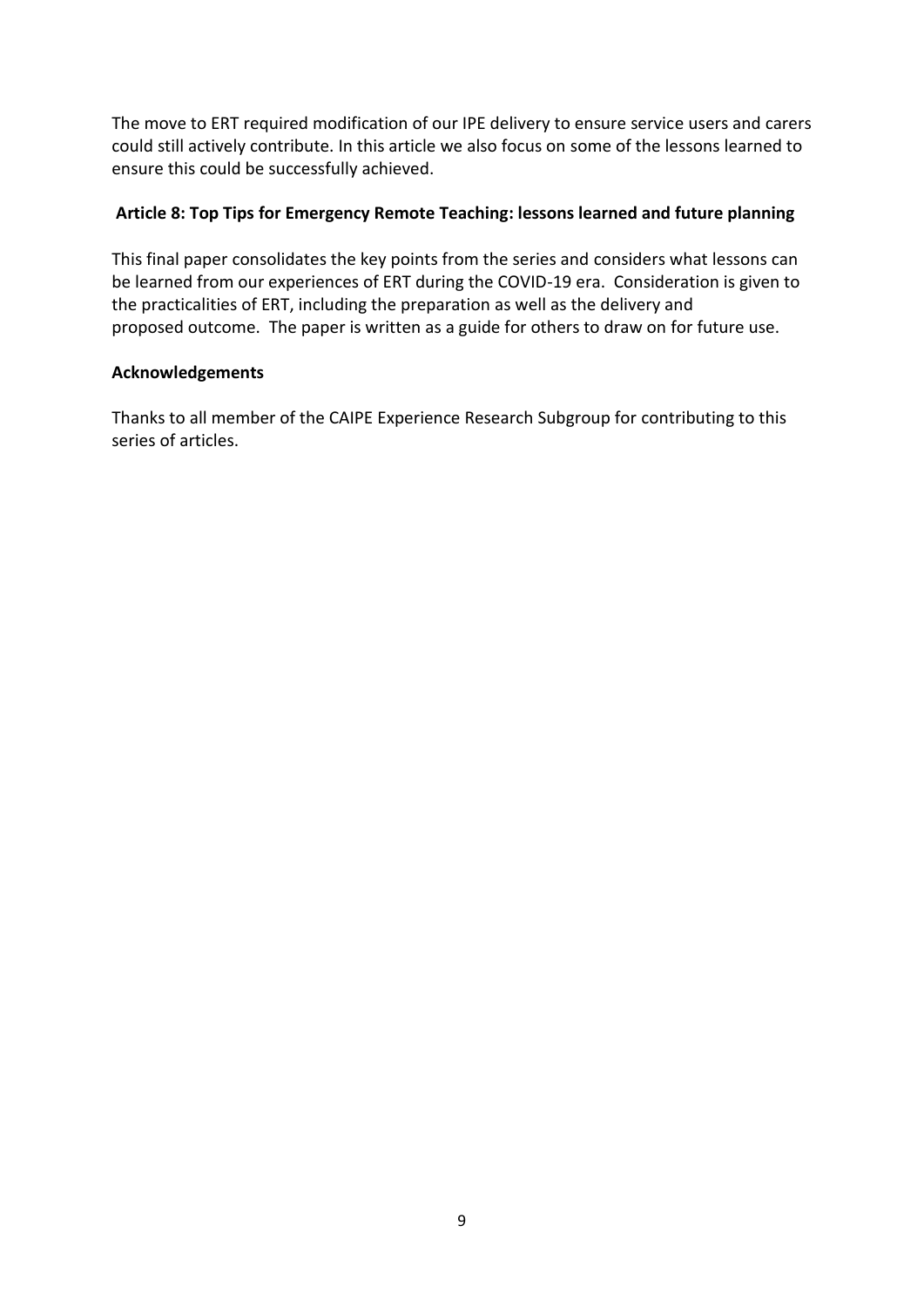# **References**

Barr, H., Ford, J., Gray, R., Helme, M., Hutchings, M., Low, H., Machin, A. and Reeves, S. (2017) *Interprofessional Education Guidelines 2017.* CAIPE.

https://www.caipe.org/resources/caipe-publications

Biggs, J. (1993). From theory to practice: a cognitive systems approach. Higher Education Research and Development, 12, 73–85

Bloxham S (2015) Assessing assessment: new developments in assessment design, feedback practices and marking in higher education. In Fry, H., Ketteridge, S., & Marshall, S. *A Handbook for Learning and Teaching in Higher Education: Enhancing Academic Practice,* (4th ed.). London: Routledge. pp.107-122.

Bromage A, Clouder L, Thistlethwaite J, Gordon F (2010) *Interprofessional e-learning and collaborative work: Practices and technologies*. Hershey PA: Information Science Reference. CAIPE (2002). Interprofessional education – a definition. www.caipe.org

Commission on Higher Education Philippines. (2021). Joint Memorandum Circular No. 2021- 001: Guidelines on the gradual reopening of campuses of higher education institutions for limited face-to-face classes during the Covid-19 pandemic. https://ched.gov.ph/wpcontent/uploads/CHED-DOH-Joint-Memorandum-Circular-No.-2021-001-Guidelines-on-the-Gradual-Reopening-of-Campuses-of-Higher-Education-Institutions-for-Limited-Face-to-Face-Classes-during-the-COVID-19-Pandemic.pdf

Dearnley ,C, Owens M, Greasley P, Plew C (2010) Mixing Students Mixing

Methods. In: Bromage A, Clouder L, Thislethwaite J, Gordon F (Editors) *Interprofessional E-Learning and Collaborative Work. Practices and Technologies.* Hershey, Information Science Edelbring S (2010) A threefold framework for relating to innovations and technology in education: learning from, with and about technology.

In: Bromage A, Clouder L, Thistlethwaite J, Gordon F (eds.) *Interprofessional e-learning and collaborative work: Practices and technologies*. Hershey PA: Information Science Reference, 23-33.

Freeth, D., & Reeves, S. (2004, Feb). Learning to work together: using the presage, process, product (3P) model to highlight decisions and possibilities. J Interprof Care, 18(1), 43- 56. https://doi.org/10.1080/13561820310001608221

Gibbs G (2006) How Assessment Frames Student Learning. In Bryan, C. and Clegg, K. *Innovative Assessment in Higher Education*, London, Routledge. pp 23-36.

Hean S, Green C, Anderson E, Morri, D, John C, Pitt R, O'Halloran C (2018). The contribution of theory to the design, delivery, and evaluation of interprofessional curricula: BEME Guide No. 49. *Medical Teacher*, **40** (6) 542-558.

Hodges C, Moor S, Lockee B, Trust T, Bond A (2020) The difference between Emergency Remote Teaching and Online Learning. Available

from: https://er.educause.edu/articles/2020/3/the-difference-between-emergencyremote-teaching-and-online-learning. [Accessed 29.06.21]

Hutchings, M., Loftus, S. (2012) Practice based education outside the workplace: simulations, role plays and problem-based learning. In Higgs, J., Barnett, R, Billett, S, Hutchings, M, Trede, F. (eds). *Practice-Based Education: Perspectives and* 

*Strategies.* Netherlands, Sense Publishers

Hutchings M, Quinney A (2015) The flipped classroom, disruptive pedagogies, enabling technologies and wicked problems: responding to 'the bomb in the basement'. *Electronic Journal of e-Learning* **13** (2) 105-118. Available online at www.ejel.org